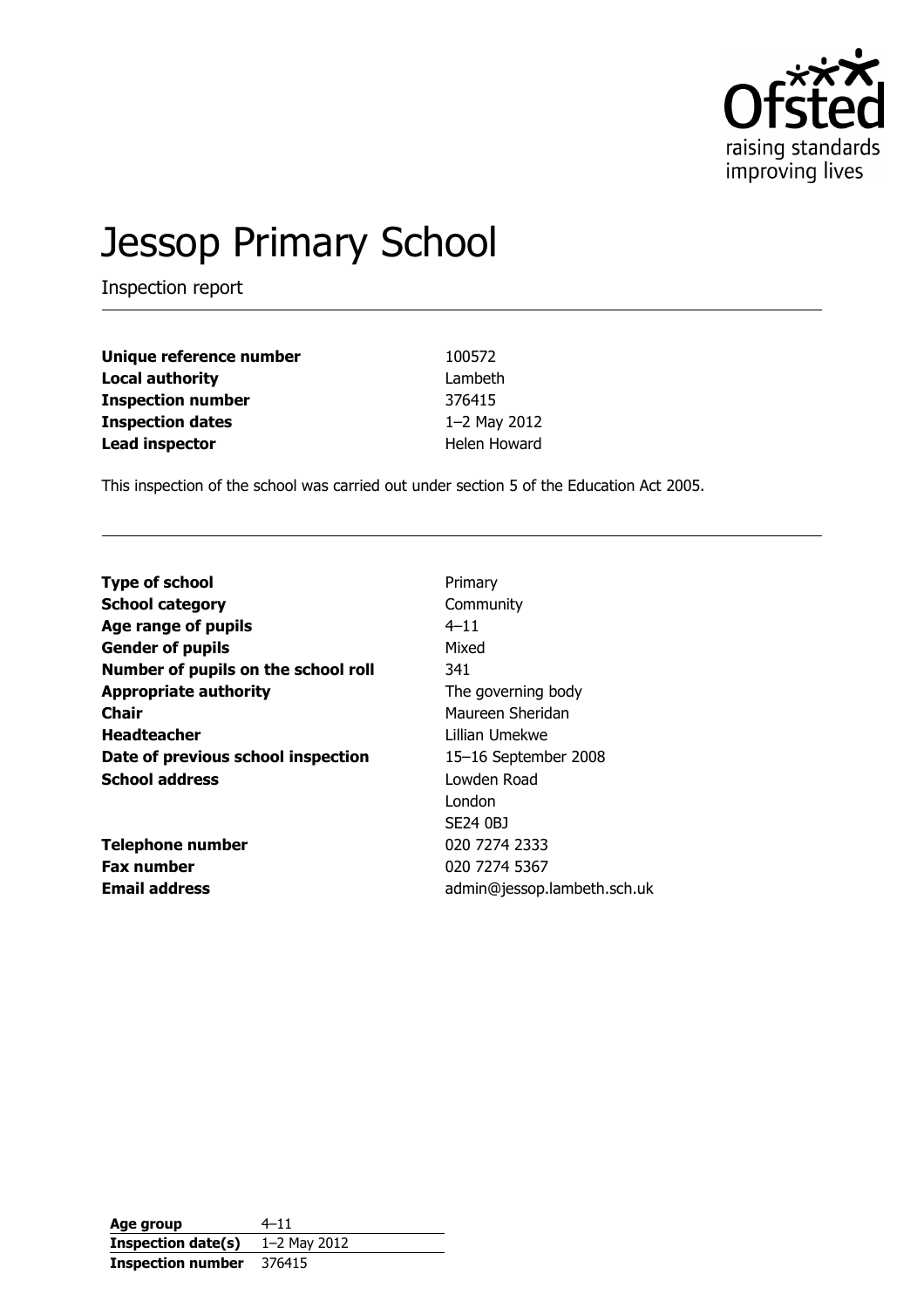

You can use Parent View to give Ofsted your opinion on your child's school. Ofsted will use the information parents and carers provide when deciding which schools to inspect and when.

You can also use Parent View to find out what other parents and carers think about schools in England. You can visit www.parentview.ofsted.gov.uk, or look for the link on the main Ofsted website: www.ofsted.gov.uk

The Office for Standards in Education, Children's Services and Skills (Ofsted) regulates and inspects to achieve excellence in the care of children and young people, and in education and skills for learners of all ages. It regulates and inspects childcare and children's social care, and inspects the Children and Family Court Advisory Support Service (Cafcass), schools, colleges, initial teacher training, work-based learning and skills training, adult and community learning, and education and training in prisons and other secure establishments. It assesses council children's services, and inspects services for looked after children, safeguarding and child protection.

Further copies of this report are obtainable from the school. Under the Education Act 2005, the school must provide a copy of this report free of charge to certain categories of people. A charge not exceeding the full cost of reproduction may be made for any other copies supplied.

If you would like a copy of this document in a different format, such as large print or Braille, please telephone 0300 123 4234, or email enquiries@ofsted.gov.uk.

You may copy all or parts of this document for non-commercial educational purposes, as long as you give details of the source and date of publication and do not alter the information in any way.

To receive regular email alerts about new publications, including survey reports and school inspection reports, please visit our website and go to 'Subscribe'.

Piccadilly Gate Store St **Manchester** M1 2WD

T: 0300 123 4234 Textphone: 0161 618 8524 E: enquiries@ofsted.gov.uk W: www.ofsted.gov.uk



© Crown copyright 2012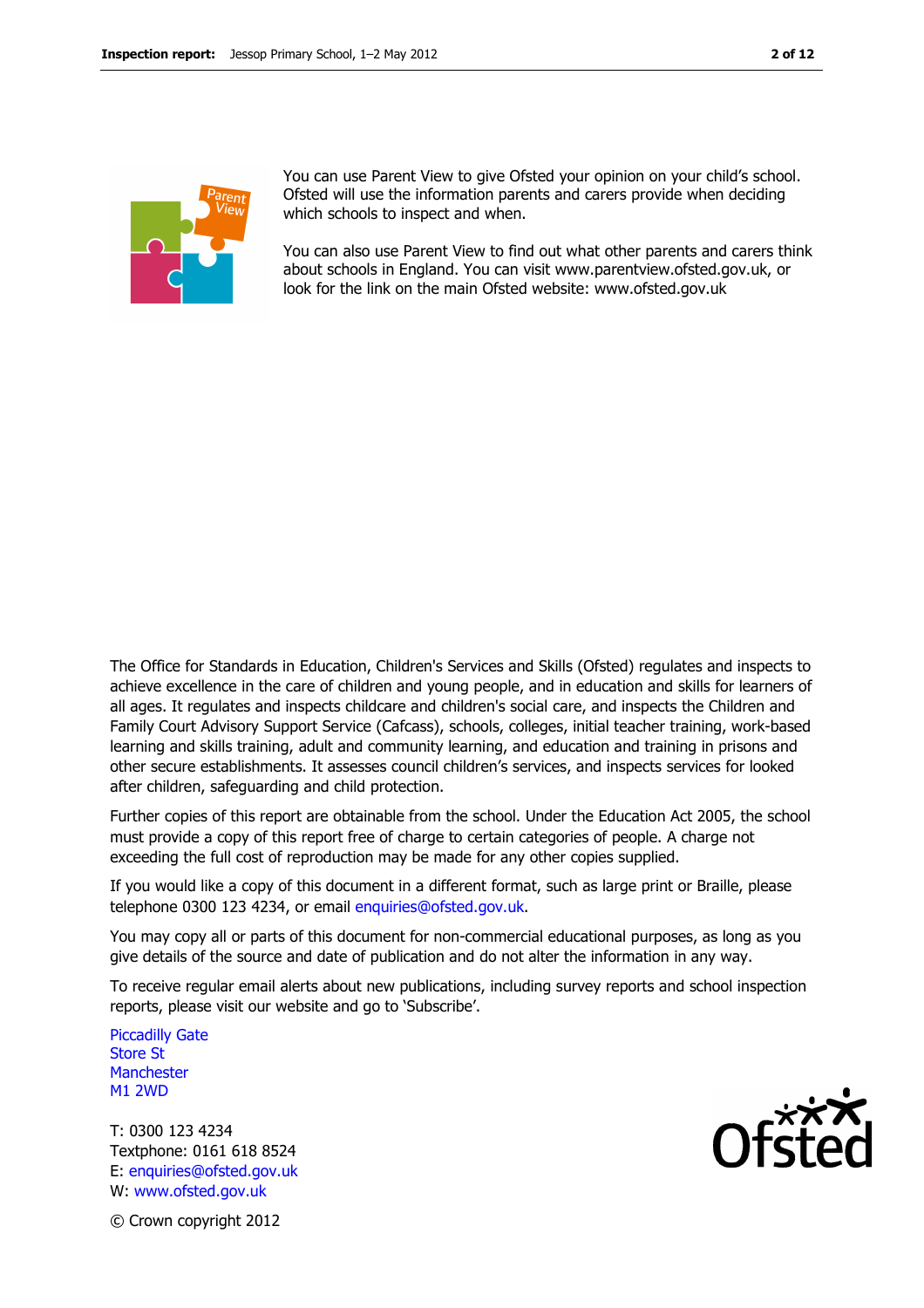# Introduction

| Inspection team |                      |
|-----------------|----------------------|
| Helen Howard    | Additional inspector |
| Victoria Turner | Additional inspector |
| Colin Lower     | Additional inspector |

This inspection was carried out with two days' notice. Inspectors observed 27 lessons taught by 14 teachers. They met with pupils, listened to them read and met with members of the governing body and various members of staff. Inspectors took account of the responses to the online questionnaire (Parent View) in planning the inspection, observed the school's work and looked at school documentation including its self-evaluation, monitoring procedures and data about pupils' progress. Inspectors also analysed the views of pupils and 71 parents and carers who responded to the questionnaires.

# Information about the school

Jessop Primary is larger than the average-sized primary school. The number on roll has considerably increased since the last inspection and the school has undergone major rebuilding in order to accommodate the additional pupils. Most pupils have a minority ethnic heritage with the biggest groups having Black Caribbean or African backgrounds. The proportion of pupils who speak English as an additional language is much higher than the national average and many of these are in the early stages of language acquisition. The proportion of pupils who are known to be eligible for free school meals is well above that found nationally. The proportion of pupils who are supported by school action plus or with a statement of special educational needs is below average. Nearly one third of pupils join or leave the school part-way through their education and this is a much higher proportion than that found nationally. The school meets the current government floor standards, which set out the minimum expectations for attainment and progress.

Children in the Early Years Foundation Stage attend either full or part time in the Nursery and attend Reception full time in one of two classes.

Since the last inspection, the school's soft federation with two local primary schools has been extended and is led by an executive director. The headteacher of Jessop School is also the deputy director of the federation.

The children's centre, which shares the site, is not included in this inspection.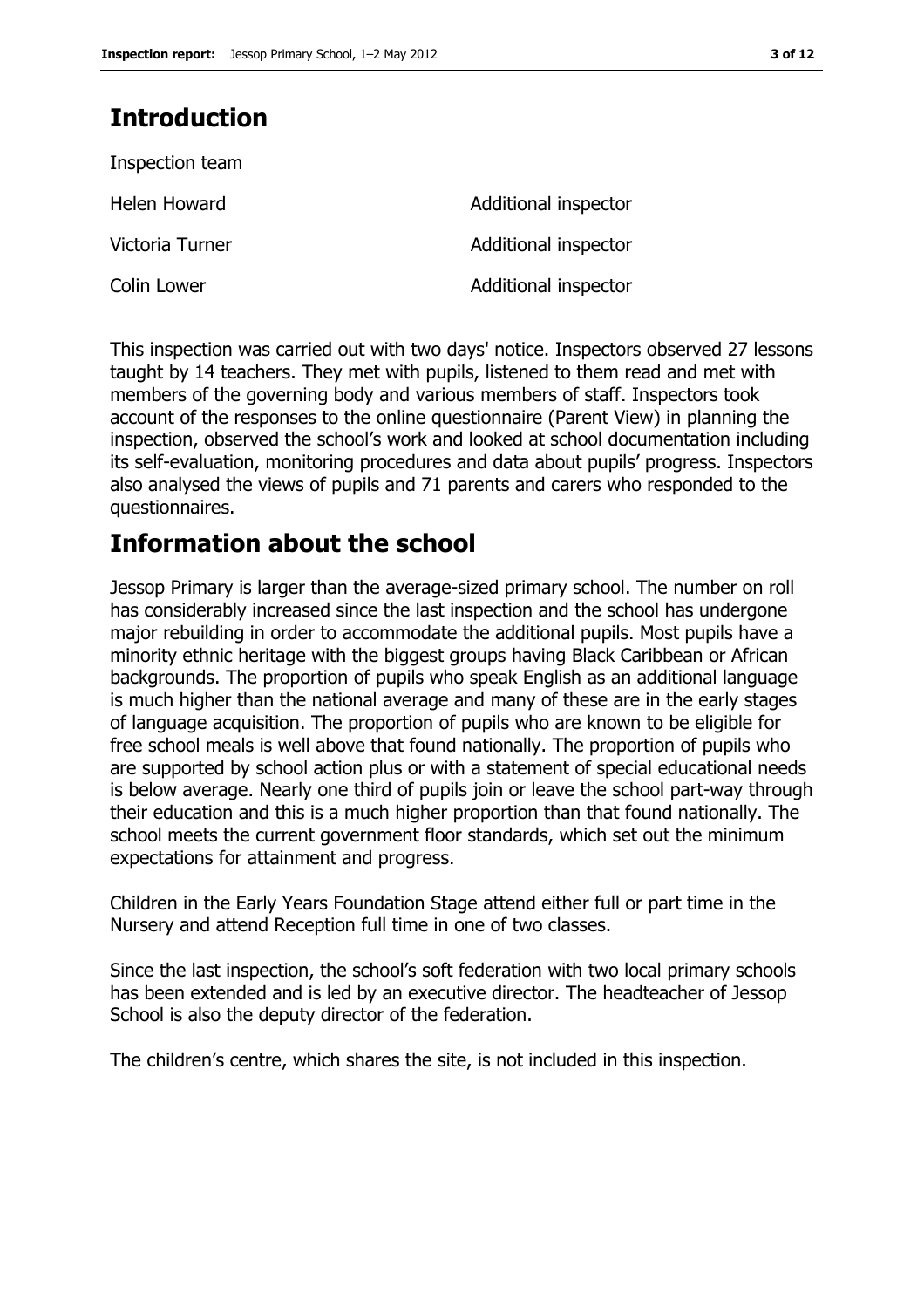## Inspection judgements

| <b>Overall effectiveness</b>          |  |
|---------------------------------------|--|
|                                       |  |
| <b>Achievement of pupils</b>          |  |
| <b>Quality of teaching</b>            |  |
| <b>Behaviour and safety of pupils</b> |  |
| <b>Leadership and management</b>      |  |

### Key findings

- This is an outstanding school. Achievement is outstanding because the motivational leadership of the headteacher and senior leaders and managers has secured outstanding teaching. Parents and carers highly value the progress that their children are making. Pupils enjoy lessons and make outstanding progress because they are inspired by the interesting variety of activities offered to them.
- Achievement is outstanding. The vast majority, including disabled pupils and those who have special education needs, make rapid and sustained progress year on year from their starting points. Overall, pupils reach above average levels in English and well above average levels in mathematics.
- Teachers have excellent subject knowledge and have very high expectations of what pupils can achieve. They use imaginative teaching methods and plan to meet the needs of all pupils. The use of assessment to support pupils' learning is especially effective and marking is of a very high quality.
- **Pupils feel very safe in school. They are friendly, courteous and get on well** together. They generally have excellent attitudes to learning. Behaviour is good as a result of high expectations and a wide range of strategies to support those who have behavioural, emotional and social difficulties. It is not yet outstanding because a few pupils do not always consistently maintain their very high standards of behaviour when they are being taught by staff who are unfamiliar to them.
- Leaders and managers, including the governing body, have undertaken rigorous monitoring and evaluation of how well the school was doing to enable them to identify where there were weaknesses. There have been significant improvements in key areas since the last inspection, including in the quality of teaching and this has raised attainment over a sustained period. The rich and stimulating curriculum inspires and motivates pupils and offers outstanding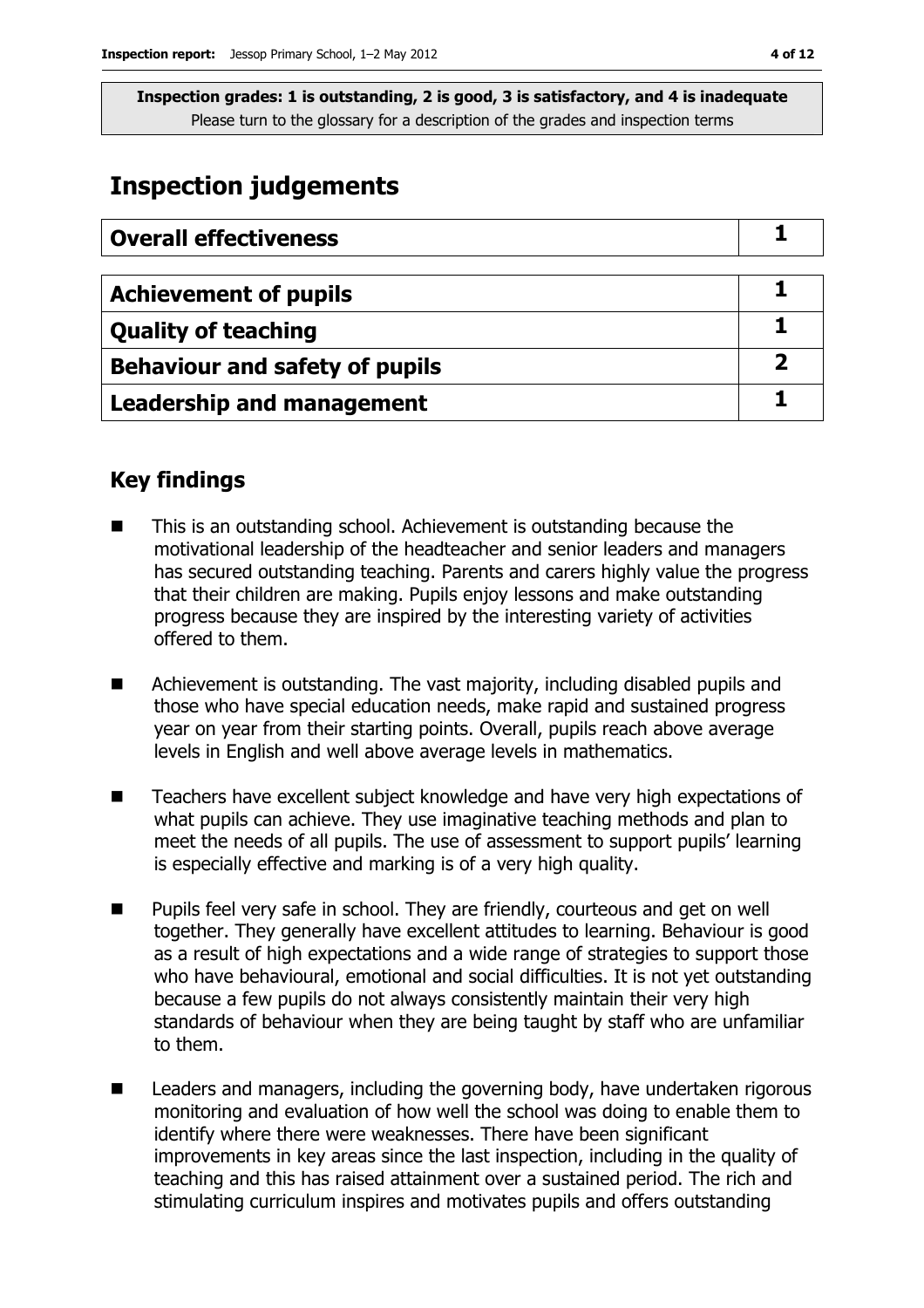opportunities for them to develop spiritual, moral, social and cultural awareness.

### What does the school need to do to improve further?

 Ensure that all pupils understand the importance of consistently sustaining high standards of behaviour, particularly when they are being taught by staff who are unfamiliar to them.

### Main report

#### Achievement of pupils

When children start school their skills and abilities are well below the levels expected for their age. They make outstanding progress in the Early Years Foundation Stage and reach above average levels by the time they reach Year 1. The well-organised environment provides many exciting learning opportunities, which enables them to develop their reading, writing and speaking skills highly effectively and thus achieve extremely well. For example, children made very good progress with their early mark-making and writing skills when they were provided with materials to make lists for shopping and to record results of eye tests in a 'doctor's surgery'. In addition, communication skills are enhanced because adults are skilled at modelling language and take every opportunity to encourage discussions while children are socialising.

School data show that pupils make consistently rapid and sustained progress in every year group and this has been maintained for the last three years. The current Year 6 are on track to reach above average levels of attainment in English and mathematics which represents outstanding progress from their starting points. Attainment in writing is broadly average and improving rapidly because there are excellent opportunities for pupils to apply their skills in different contexts. Attainment in reading at the end of Year 2 and Year 6 is above average. Pupils of all ages articulate their views clearly, demonstrating confident use of language. Almost all pupils learn mathematical skills exceptionally well and, by the end of Year 6, they reach well above average attainment. Pupils are encouraged to use mathematical language and make relevant links to everyday life. They are exceptionally well prepared for their next stage of education.

The vast majority of parents and carers feel that their children are making good progress in school and almost all pupils agree that they 'learn a lot'. Progress is typically outstanding in lessons. Careful use of data, rigorous monitoring in lessons and regular tracking ensure that any variance in progress is tackled quickly.

All sizeable groups make rapid progress, including pupils known to be eligible for free school meals, disabled pupils and those who have special educational needs. Intensive support programmes and pairing with 'buddies' ensure that pupils who join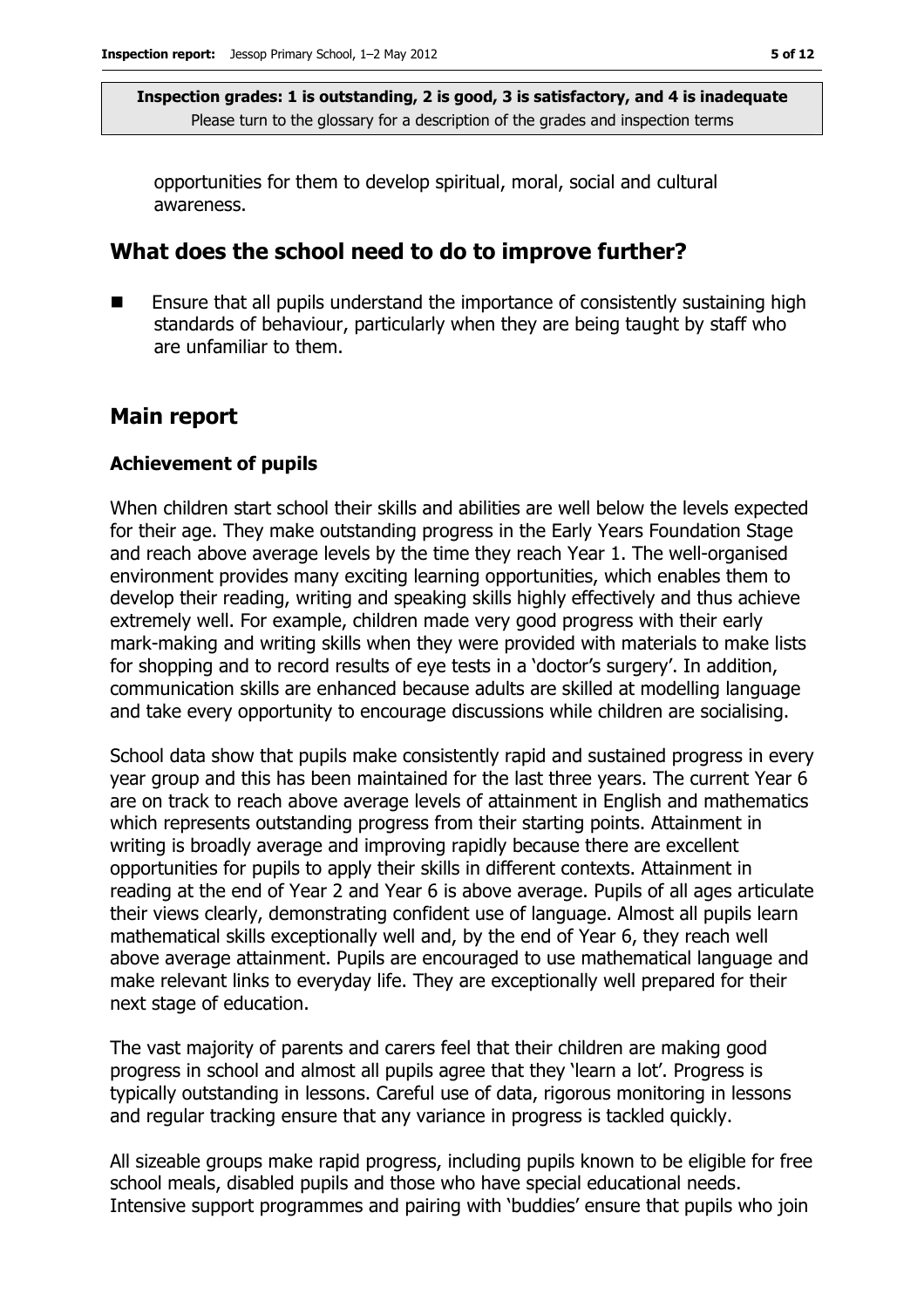the school part-way through their education make rapid progress. As one Year 5 pupil said, 'Learning is fantastic.'

#### Quality of teaching

The quality of teaching over time is outstanding because it leads to above average outcomes and fosters determination to succeed. Teachers have excellent subject knowledge, very high expectations and plan a range of activities that inspire and enthuse pupils in lessons. Almost all parents and carers feel that their children are well taught and pupils say that teaching is good. As one parent said, 'Jessop is a fun, safe school where children come first and really learn.' Teachers make excellent links across subjects providing practical experiences to make learning more relevant to pupils and to develop curiosity. For example, a nature walk for Year 1 linked mathematical work on shapes with the identification of parts of a flower in science and with a story they were reading about an enormous turnip. Every opportunity is taken to promote learning, develop reflective thinking and independent skills and to teach collaborative skills. Very effective use of resources, including information and communication technology, along with excellent pace in lessons, ensures that learning is enjoyable.

Teachers plan exceptionally well for different groups, including disabled pupils and those who have special educational needs. Activities and resources match their needs and consequently they make excellent progress. The 'steps to success', which identify precisely what pupils need to do in lessons, help pupils to understand what level of work they should complete. Teaching assistants skilfully support them in lessons and encourage them to think for themselves.

Pupils routinely assess and compare their own work with partners, including children in the Early Years Foundation Stage, and this helps to clarify their thinking. Teachers' feedback to pupils is of a very high quality and the use of red and green marking informs pupils about the next steps in their learning and gives them opportunities to respond to teachers' comments. Pupils have aspirational, but realistic, targets and these are shared in lessons so that they can focus on their level of challenge.

Outstanding teaching of early reading skills and regular sessions that link letters and the sounds they make in the Early Years Foundation Stage and in Years 1 and 2 provide a very good foundation for children to learn to read. In Key Stage 2 guided reading sessions encourage pupils to analyse texts and respond to authors' use of language.

#### Behaviour and safety of pupils

Pupils are typically polite and respectful and this leads to a calm and productive learning environment. Pupils willingly and enthusiastically take on posts of responsibility. Pupils act as 'buddies' on the playground and for new pupils. Prefects help to maintain good conduct at break times. Peer mediators, who are trained by learning mentors, are influential in resolving conflicts between pupils. The school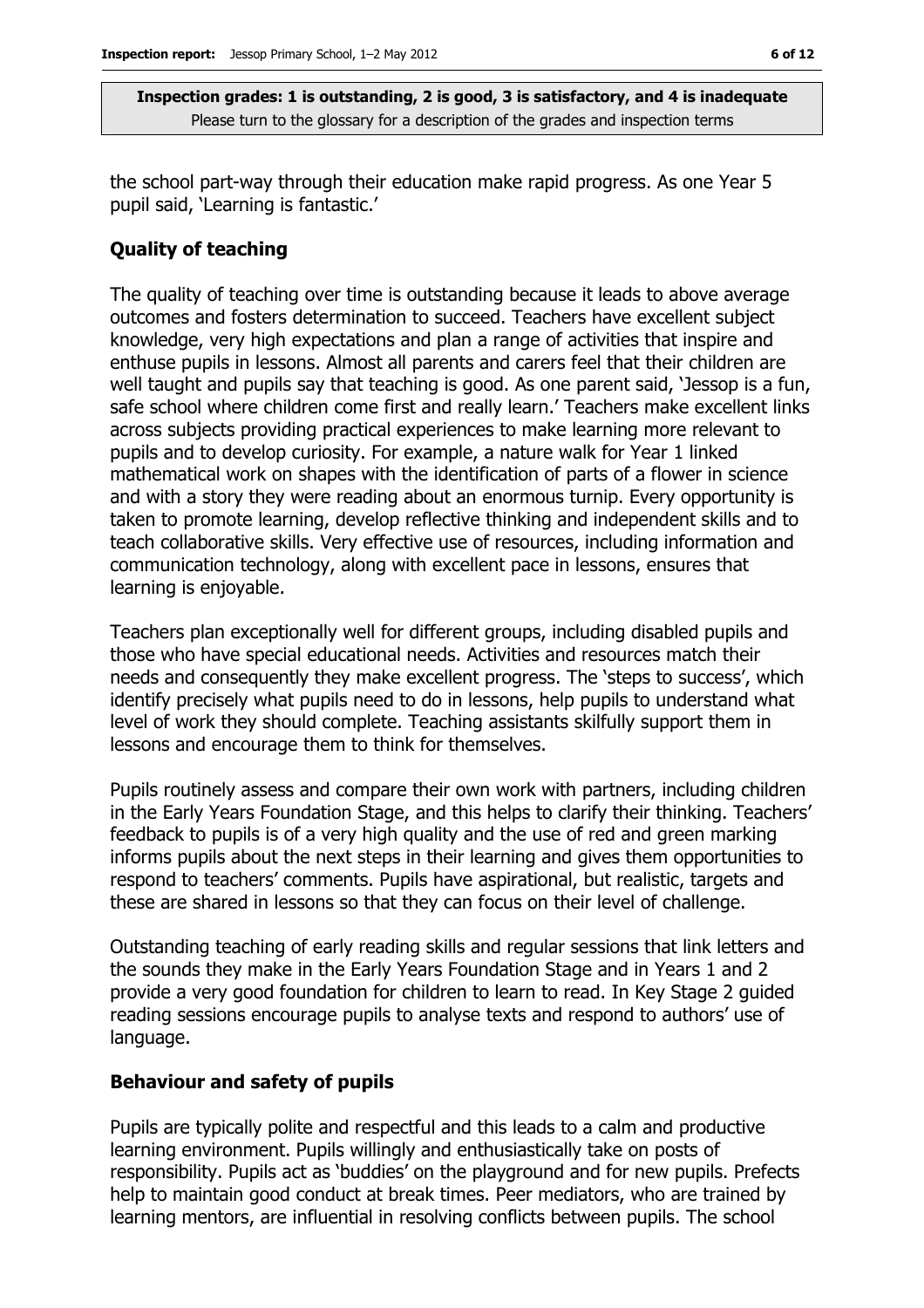council is highly valued by pupils, who say that their views are listened to and acted on.

Pupils feel very safe and are aware of the different types of bullying. The school offers many good opportunities to explore different issues, including workshops about cyber-bullying and gender and sexuality issues. Incidents of bullying are extremely rare but pupils are confident that, should they occur, staff would deal with them swiftly and the vast majority of parents and carers who responded to the questionnaire agreed. Almost all parents and carers feel that the standard of behaviour in school is good. Attendance, which was low, is now average and improving rapidly as a result of innovative actions taken by the school.

A few pupils have behavioural, emotional and social difficulties. Early identification of their needs and highly effective provision, together with skilful behaviour management by staff, ensure that these pupils make good progress in improving their behaviour.

In lessons, pupils' contributions to their learning are mostly outstanding. They are attentive to staff and respond enthusiastically. They take care with their work and make great effort, which is reflected in the quality of work over time. While behaviour in the Early Years Foundation Stage is outstanding, it is not outstanding overall throughout the school. Very occasionally the behaviour of a few older pupils slips below the high standards expected when they are being taught by staff with whom they are unfamiliar.

#### Leadership and management

The headteacher, together with senior leaders and managers provide outstanding leadership. They are very well supported by leaders and managers at all levels and by members of the cohesive staff team. An ambitious vision and accurate evaluation have resulted in rapid and sustained improvements in achievement, attendance, teaching, behaviour and the curriculum since the previous inspection and demonstrate the school's secure capacity to improve further. Governors give excellent support and strategic leadership. They carefully monitor the impact of the school's work in improving progress and rigorously hold leaders and managers to account. Outstanding arrangements for safeguarding ensure that pupils are very safe in school.

The very effective federation partnership provides rigorous performance management and high quality professional development for teachers, including coaching and whole school training. As a result, teaching is now typically outstanding. Staff eagerly seize opportunities to share practice and to plan work or moderate assessments together, across the federation and within school.

The creative curriculum offers a very broad range of themed activities which are developed extremely well with contributions from pupils. Consequently, the school provides rich and memorable experiences for pupils that prepare them exceptionally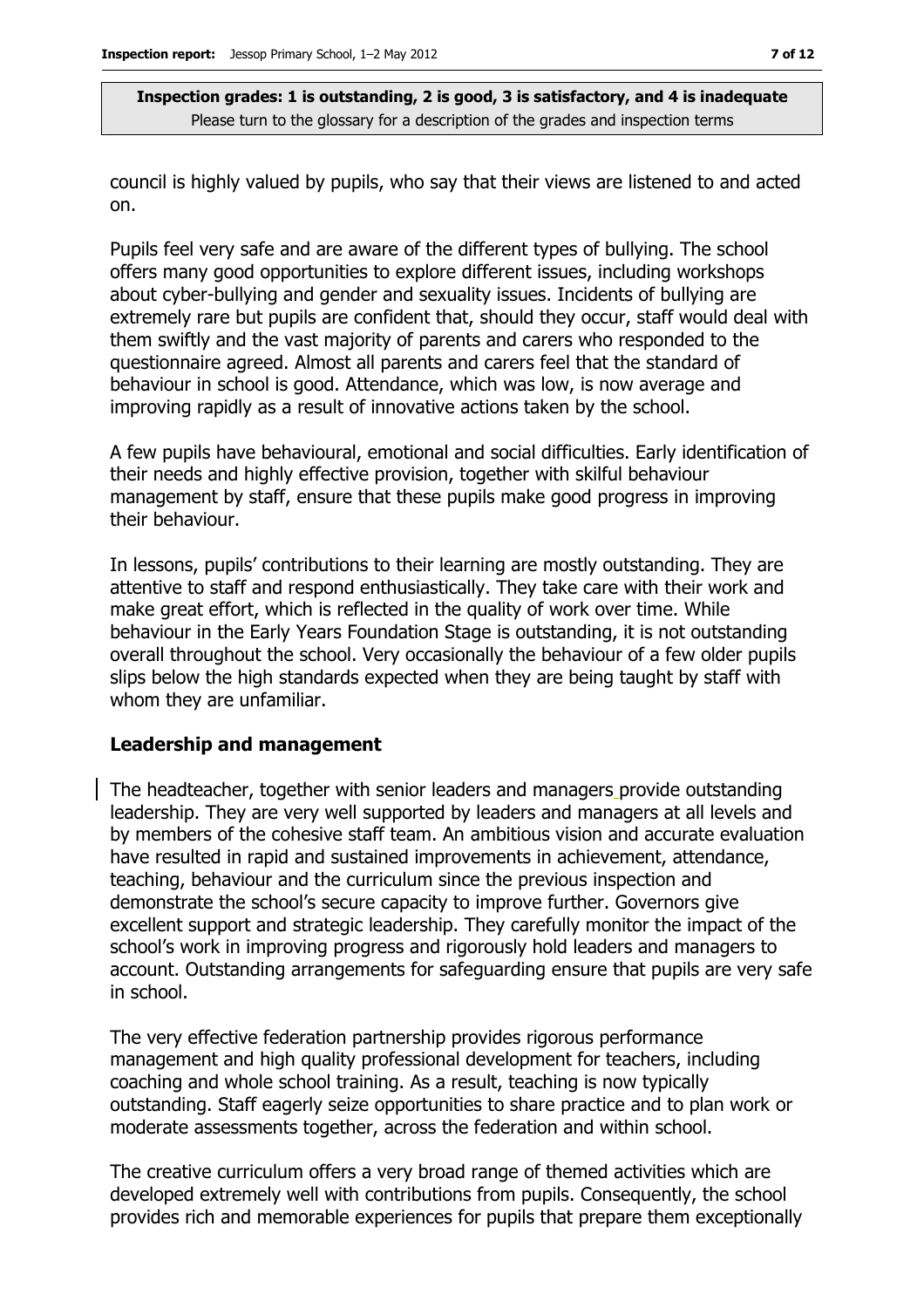well for their next steps in learning. There are many excellent opportunities through the curriculum and in assemblies to promote pupils' spiritual, moral, social and cultural development. The diversity of the school is celebrated and pupils are encouraged to consider other faiths and cultures through projects such as Our Heritage. The school's involvement with the London Music Masters Partnership provides pupils with exceptional opportunities to learn to play a musical instrument and perform in concerts. A very wide range of well-attended, after-school clubs provides many opportunities for sports, arts and music activities.

Engagement with parents and carers is very effective. Almost all who responded to the questionnaire say that the school helps them to support their children's learning. They attend music and mathematics workshops, parent forums and consultation days. Parents and carers also effectively contribute to the curriculum provision. For example, they attend lessons on 'people who help us' to describe the jobs they do.

The school promotes equal opportunities extremely well. Leaders ensure that all pupils have the same opportunities and there is no discrimination. Progress of groups of pupils is carefully tracked and almost all groups make outstanding progress overall in this highly inclusive school.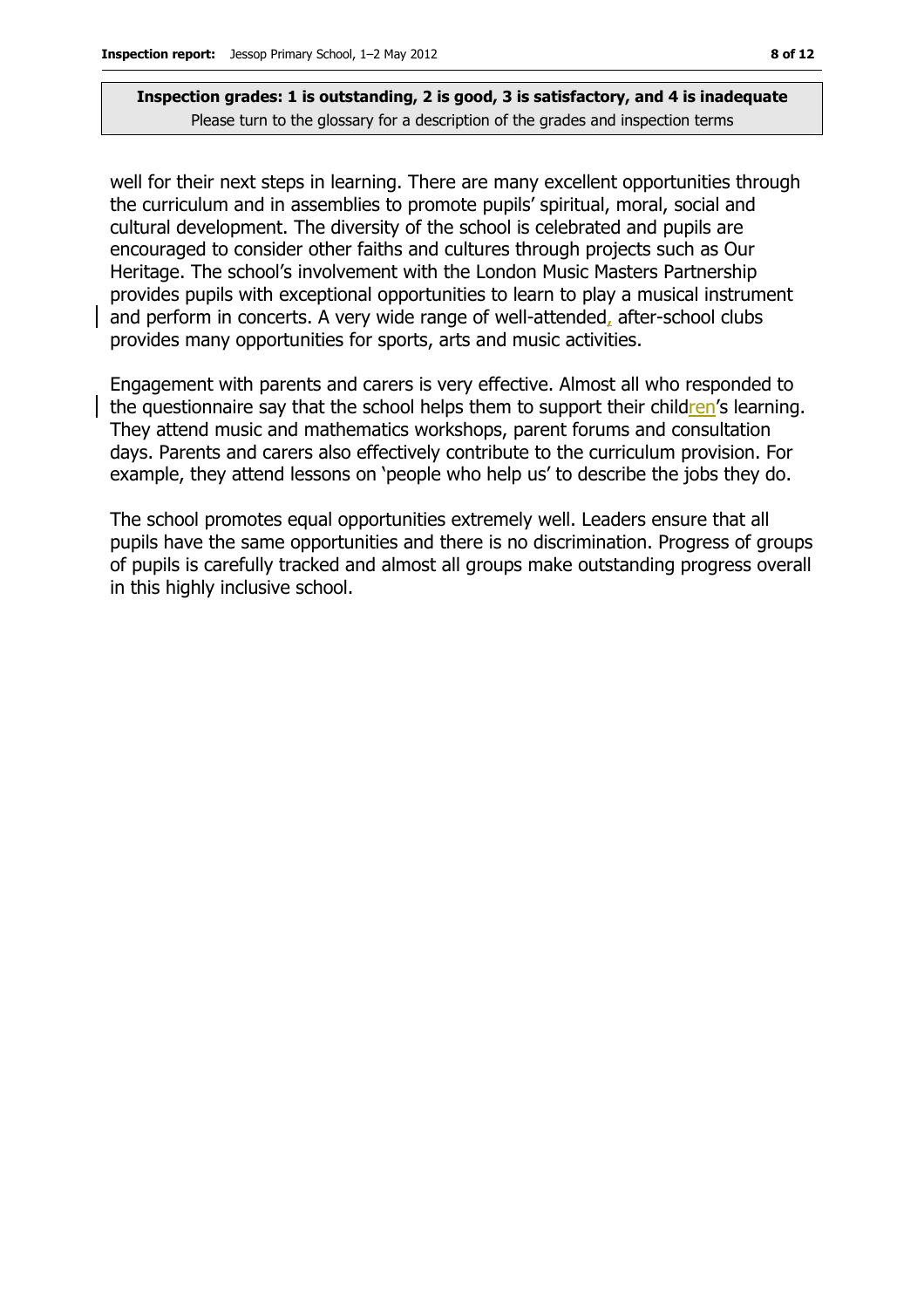# Glossary

### What inspection judgements mean

| Grade   | <b>Judgement</b> | <b>Description</b>                                            |
|---------|------------------|---------------------------------------------------------------|
| Grade 1 | Outstanding      | These features are highly effective. An outstanding           |
|         |                  | school provides exceptionally well for all its pupils' needs. |
| Grade 2 | Good             | These are very positive features of a school. A school        |
|         |                  | that is good is serving its pupils well.                      |
| Grade 3 | Satisfactory     | These features are of reasonable quality. A satisfactory      |
|         |                  | school is providing adequately for its pupils.                |
| Grade 4 | Inadequate       | These features are not of an acceptable standard. An          |
|         |                  | inadequate school needs to make significant                   |
|         |                  | improvement in order to meet the needs of its pupils.         |
|         |                  | Ofsted inspectors will make further visits until it           |
|         |                  | improves.                                                     |

### Overall effectiveness of schools

|                         | Overall effectiveness judgement (percentage of schools) |      |                     |                   |
|-------------------------|---------------------------------------------------------|------|---------------------|-------------------|
| <b>Type of school</b>   | <b>Outstanding</b>                                      | Good | <b>Satisfactory</b> | <b>Inadequate</b> |
| Nursery schools         | 46                                                      | 46   |                     |                   |
| Primary schools         |                                                         | 47   | 40                  |                   |
| Secondary<br>schools    | 14                                                      | 38   | 40                  |                   |
| Special schools         | 28                                                      | 48   | 20                  |                   |
| Pupil referral<br>units | 15                                                      | 50   | 29                  |                   |
| All schools             |                                                         | 46   | 38                  |                   |

New school inspection arrangements have been introduced from 1 January 2012. This means that inspectors make judgements that were not made previously.

The data in the table above are for the period 1 September 2010 to 31 August 2011 and represent judgements that were made under the school inspection arrangements that were introduced on 1 September 2009. These data are consistent with the latest published official statistics about maintained school inspection outcomes (see www.ofsted.gov.uk).

The sample of schools inspected during 2010/11 was not representative of all schools nationally, as weaker schools are inspected more frequently than good or outstanding schools.

Primary schools include primary academy converters. Secondary schools include secondary academy converters, sponsor-led academies and city technology colleges. Special schools include special academy converters and non-maintained special schools.

Percentages are rounded and do not always add exactly to 100.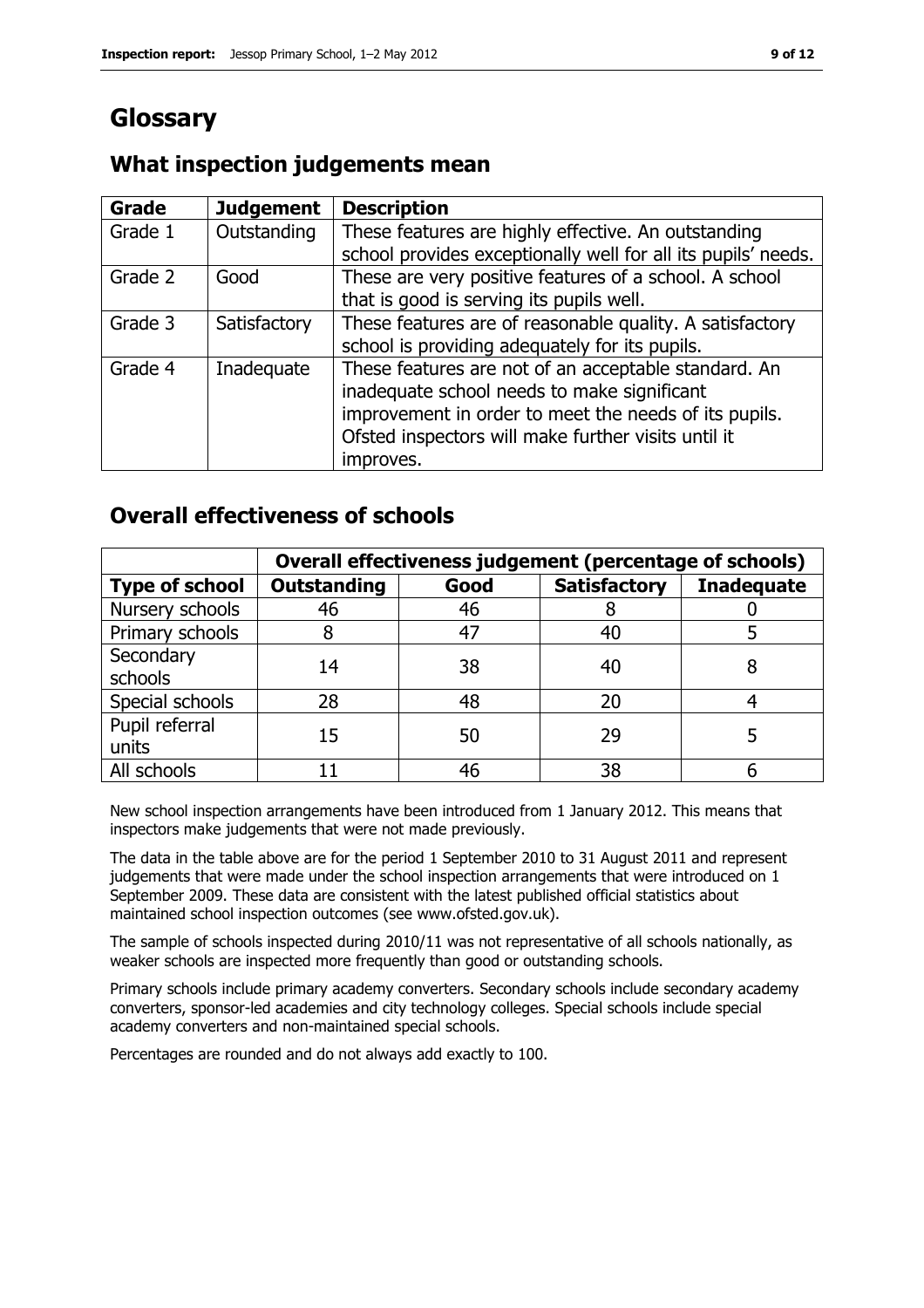# Common terminology used by inspectors

| Achievement:                  | the progress and success of a pupil in their<br>learning and development taking account of their<br>attainment.                                                                                                        |
|-------------------------------|------------------------------------------------------------------------------------------------------------------------------------------------------------------------------------------------------------------------|
| Attainment:                   | the standard of the pupils' work shown by test and<br>examination results and in lessons.                                                                                                                              |
| Attendance:                   | the regular attendance of pupils at school and in<br>lessons, taking into account the school's efforts to<br>encourage good attendance.                                                                                |
| Behaviour:                    | how well pupils behave in lessons, with emphasis<br>on their attitude to learning. Pupils' punctuality to<br>lessons and their conduct around the school.                                                              |
| Capacity to improve:          | the proven ability of the school to continue<br>improving based on its self-evaluation and what<br>the school has accomplished so far and on the<br>quality of its systems to maintain improvement.                    |
| Leadership and management:    | the contribution of all the staff with responsibilities,<br>not just the governors and headteacher, to<br>identifying priorities, directing and motivating staff<br>and running the school.                            |
| Learning:                     | how well pupils acquire knowledge, develop their<br>understanding, learn and practise skills and are<br>developing their competence as learners.                                                                       |
| <b>Overall effectiveness:</b> | inspectors form a judgement on a school's overall<br>effectiveness based on the findings from their<br>inspection of the school.                                                                                       |
| Progress:                     | the rate at which pupils are learning in lessons and<br>over longer periods of time. It is often measured<br>by comparing the pupils' attainment at the end of a<br>key stage with their attainment when they started. |
| Safety:                       | how safe pupils are in school, including in lessons;<br>and their understanding of risks. Pupils' freedom<br>from bullying and harassment. How well the school<br>promotes safety, for example e-learning.             |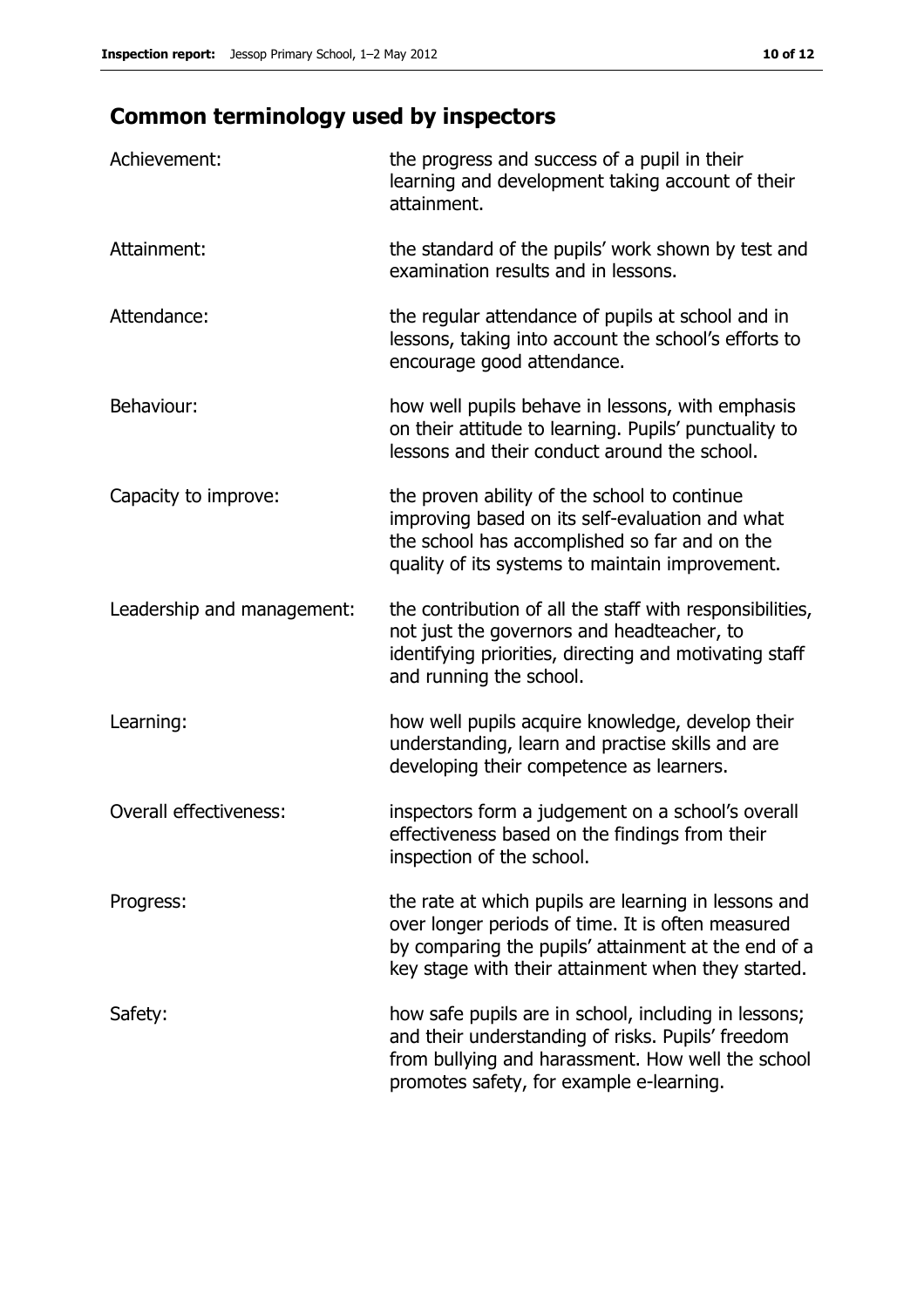#### This letter is provided for the school, parents and carers to share with their children. It describes Ofsted's main findings from the inspection of their school.



3 May 2012

Dear Pupils

#### Inspection of Jessop Primary School, Lambeth SE24 OBJ

You may remember that three inspectors came to visit your school recently. Thank you for such a lovely welcome. We could see how much you enjoy coming to school and how proud you are of how well you are doing. Jessop Primary is an outstanding school that is helping you to do very well.

You told us that you learn a lot in lessons and that teaching is good. We think teaching is outstanding and we could see that you especially enjoy the project work lessons where you have lots of practical activities that link your learning together. We were very impressed with the musical assembly, when some of you showed how much progress you have made in playing the violin. We enjoyed seeing some of your parents and carers joining in.

You told us that behaviour is good in school. We thought so as well. We saw that you work really hard and try your best. In most lessons your excellent behaviour helps you make the very best progress that you can. In a few situations, we thought that a few of you did not always behave at this same high standard. We have asked the school to work on this so that behaviour by all pupils will be outstanding.

You can all help by continuing to do your best.

We wish you well for the future.

Yours sincerely

Helen Howard Lead inspector